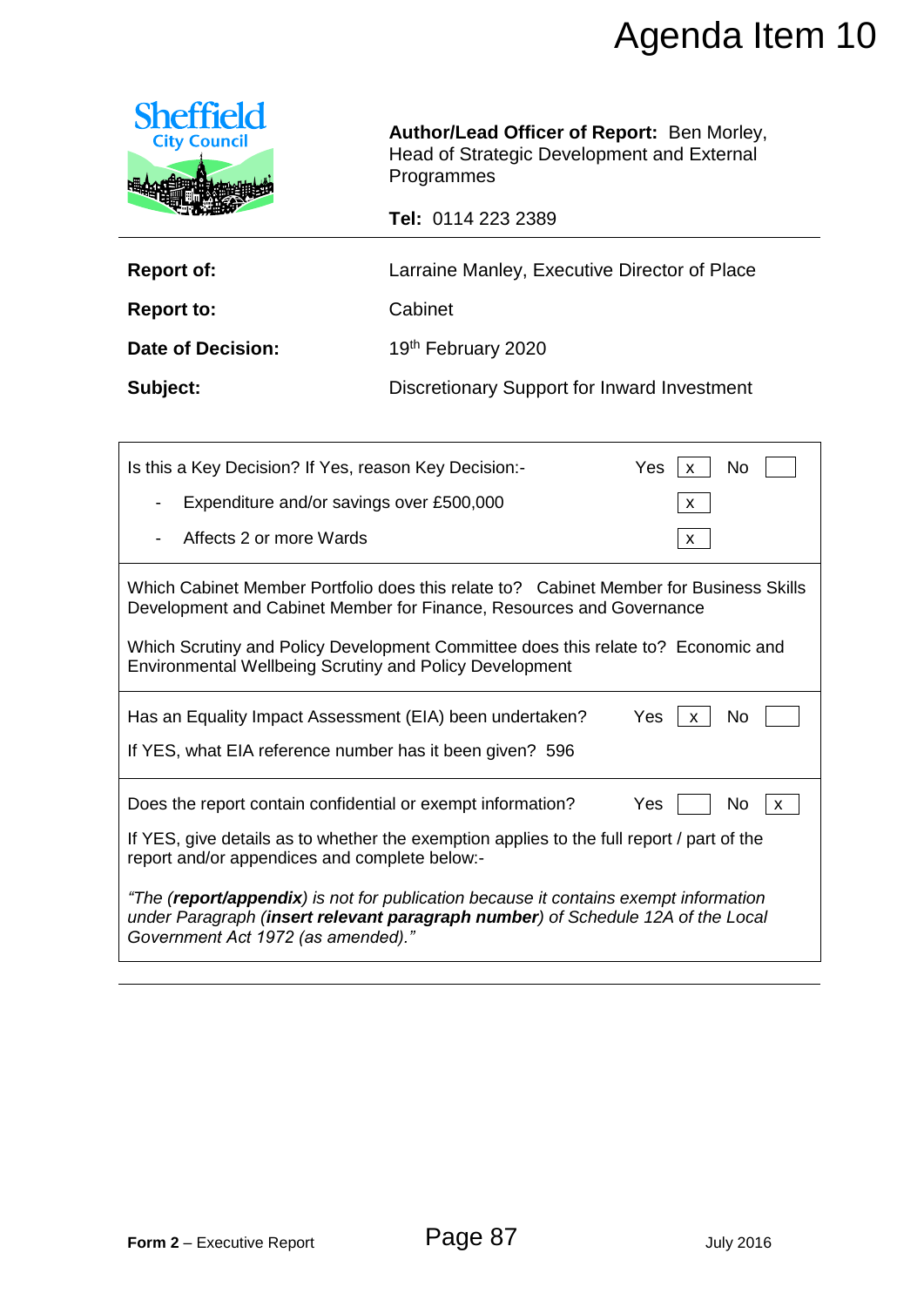### **Purpose of Report:**

This report seeks support for the provision of financial encouragement for inward investment into Sheffield in return for social and economic benefits. Specifically the proposal seeks approval to:

1) Agree a delegated arrangement to provide support for inward investment developments where such support demonstrates value for money and brings tangible benefits to the City.

2) Agree to the provision of a grant of £500,000 to secure an inward investment in to the Lower Don Valley that will generate over 1,500 jobs and up to a £309,500 contribution towards a grant that will create 90 jobs at Parkwood Springs.

### **Recommendations:**

Cabinet is recommended to:

1) Endorse, in principle, the approach to encourage inward investment where such an investment can demonstrate value for money and social and economic benefits for the City.

2) To the extent not covered by existing delegations, delegate authority to the Executive Director of Place in consultation with the Cabinet Member for Business Skills Development, Cabinet Member for Finance, Resources and Governance and the Director of Finance and Commercial Services to make specific decisions on providing support for inward investment proposals that meet the following conditions:

- The proposed financial support is for genuine inward investment activity that will be new to the City.
- A value for money assessment, including the social and economic benefits, is included as part of the consultation with the nominated Cabinet Members.

3) Approve a £500,000 inward investment grant to Clipper Logistics Plc in respect to their investment at Shepcote Lane.

4) Approve a contribution up to £309,000 to Skyline Luge Sheffield in respect to a grant of £619,000 being provided by the SCRCA for their investment at Parkwood Springs.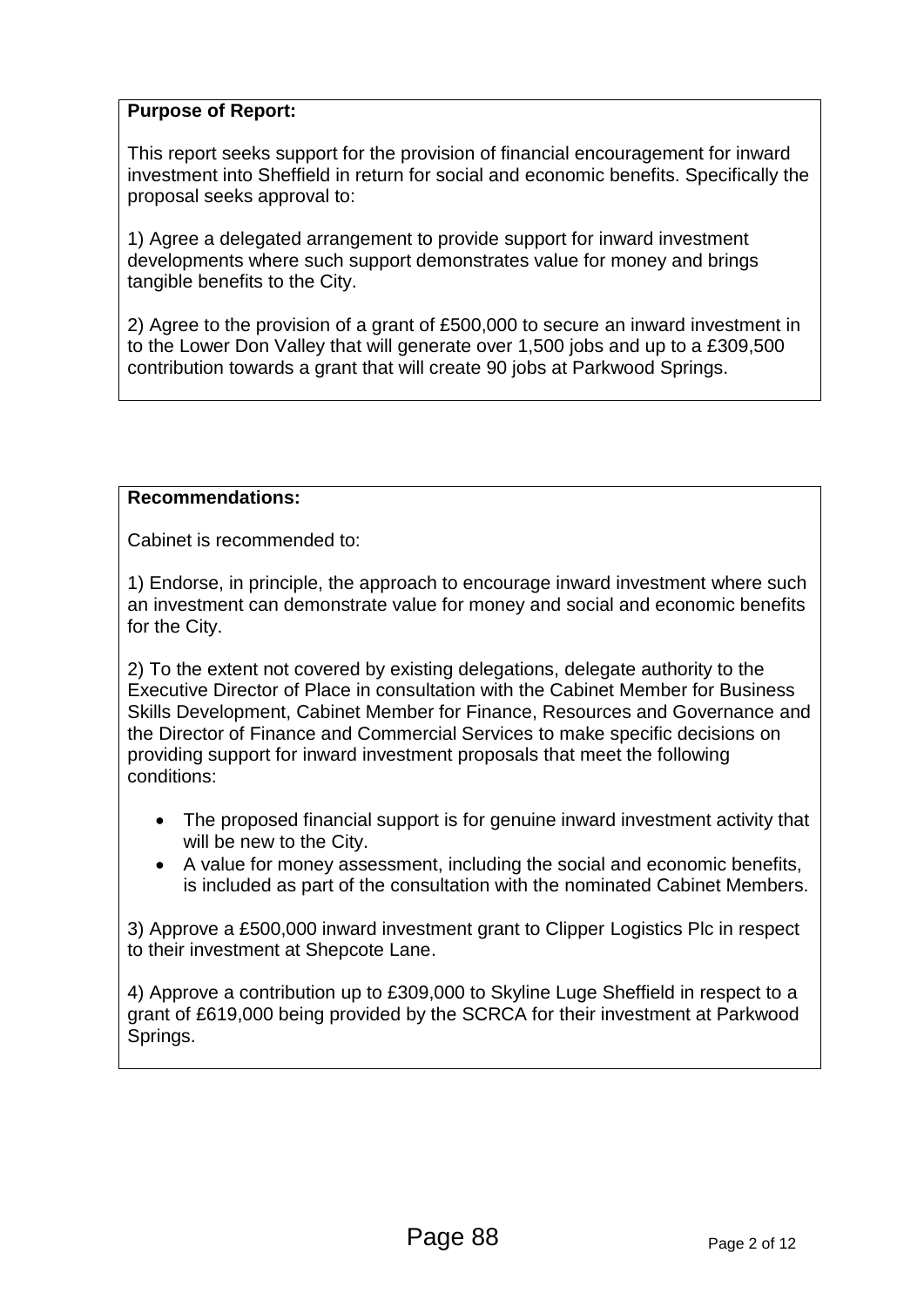# **Background Papers:**

Not applicable

| Lead Officer to complete:- |                                                                                                                                                                                                                                                                                                                                                             |                                                                                                                                                                  |  |
|----------------------------|-------------------------------------------------------------------------------------------------------------------------------------------------------------------------------------------------------------------------------------------------------------------------------------------------------------------------------------------------------------|------------------------------------------------------------------------------------------------------------------------------------------------------------------|--|
| 1                          | I have consulted the relevant departments<br>in respect of any relevant implications<br>indicated on the Statutory and Council<br>Policy Checklist, and comments have<br>been incorporated / additional forms                                                                                                                                               | Finance: Ryan Keyworth                                                                                                                                           |  |
|                            |                                                                                                                                                                                                                                                                                                                                                             | Legal: Sarah Bennett                                                                                                                                             |  |
|                            | completed / EIA completed, where<br>required.                                                                                                                                                                                                                                                                                                               | Equalities: Annemarie Johnson                                                                                                                                    |  |
|                            | the name of the officer consulted must be included above.                                                                                                                                                                                                                                                                                                   | Legal, financial/commercial and equalities implications must be included within the report and                                                                   |  |
| $\overline{2}$             | <b>EMT member who approved</b><br>submission:                                                                                                                                                                                                                                                                                                               | Larraine Manley                                                                                                                                                  |  |
| 3                          | <b>Cabinet Member consulted:</b>                                                                                                                                                                                                                                                                                                                            | Councillor Mazher Iqbal (Cabinet Member for<br><b>Business and Investment)</b><br>Councillor Terry Fox (Cabinet Member for<br>Finance, Resources and Governance) |  |
| $\overline{4}$             | I confirm that all necessary approval has been obtained in respect of the implications indicated<br>on the Statutory and Council Policy Checklist and that the report has been approved for<br>submission to the Decision Maker by the EMT member indicated at 2. In addition, any<br>additional forms have been completed and signed off as required at 1. |                                                                                                                                                                  |  |
|                            | <b>Lead Officer Name:</b><br><b>Ben Morley</b>                                                                                                                                                                                                                                                                                                              | <b>Job Title:</b><br>Head of Programmes and Accountable Body                                                                                                     |  |
|                            | Date: 31/10/19                                                                                                                                                                                                                                                                                                                                              |                                                                                                                                                                  |  |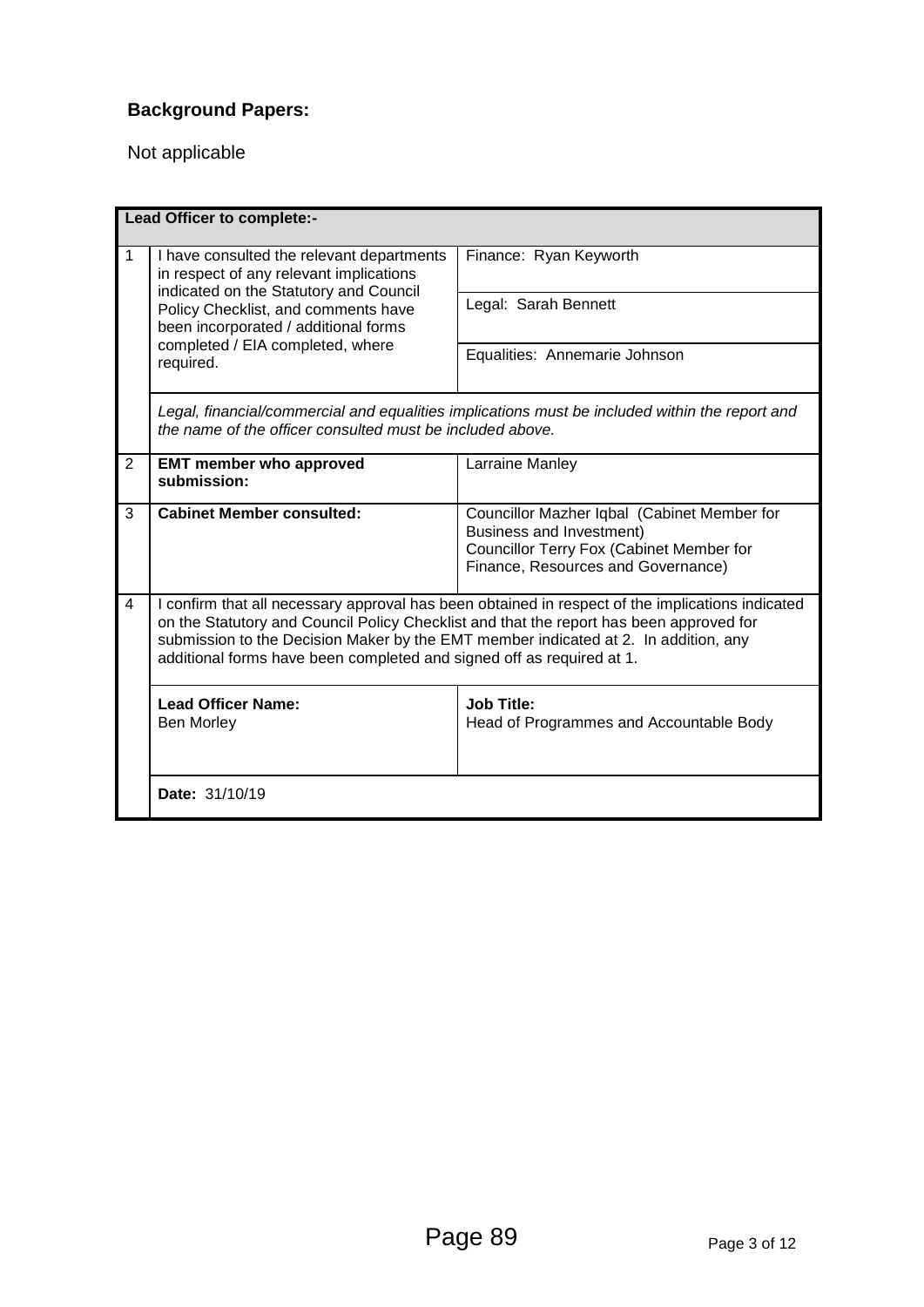### **1. PROPOSAL**

1.1 This report seeks support for the provision of financial assistance to encourage and secure inward investment into Sheffield in return for direct social and economic benefits. Specifically the proposal seeks approval to:

> 1) Agree delegated arrangements to provide grants for inward investment developments where such support demonstrates value for money and brings tangible benefits to the City.

2) Agree to the provision of a grant of £500,000 to secure an inward investment in to the Lower Don Valley that will generate over 1,500 jobs and contribute up to £309,000 towards a SCRCA grant of £619,000 to secure an investment at Parkwood Springs that will generate approximately 90 jobs.

- 1.2 Inward Investment can lead to significant social and economic benefits to the City and its residents in terms of access to additional jobs, wages and opportunities. It is a tool to target the creation of good jobs that pay a living wage and as a result promote health and wellbeing for employees and their families. Inward investments by their very nature represent new and additional activity within the City leading to the need to train and upskill potential employees as well as developing new supply chains within the local economy. Furthermore successful inward investments provide powerful marketing evidence to promote the City to other potential investors.
- 1.3 Inward investment activity is usually a competitive process with investors often having a number of potential locations in mind to establish their activity whether that be on a regional, national or international basis. In this context Sheffield is often well placed to attract inward investment by providing good value for money in respect to property and labour costs together with access to a skilled workforce, good communications and on the doorstep of a National Park. However other cities and regions can often match or better the Sheffield 'offer' in one or more these criteria and as such the provision of a grant can help to secure an investment in such a competitive market.
- 1.4 The offer of grants for Inward Investment is often provided by other parties e.g. the Sheffield City Region Combined Authority (SCRCA). They are often considered a 'last resort' measure to ensure an investment is secured and would be expected to be backed by an analysis of value for money together with an assessment of the wider strategic benefits. The value of money assessment is usually based on a range of factors including the number and type of jobs being created, training and transport provision to encourage local employment and the potential to establish local supply chains.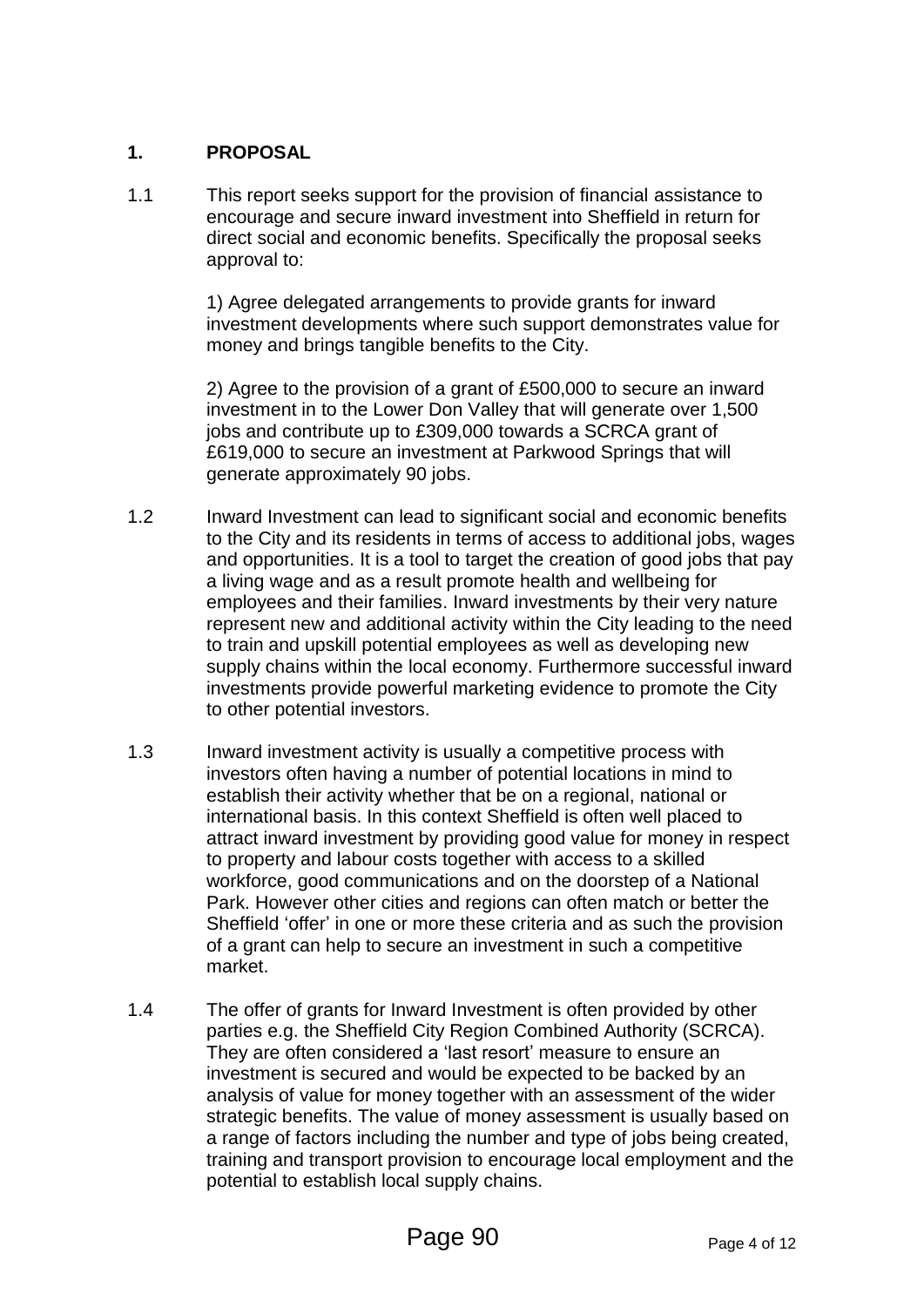1.5 Where a grant is considered to represent value for money, experience has demonstrated that the ability to negotiate at speed and with the confidence that such funding will be forthcoming can make the difference between 'winning' or 'losing' an investment. Establishing a streamlined process for grants of this type, as they arise, would be a valuable tool to help secure appropriate inward investment benefits.

#### 1.6 **SCR Business Investment Fund**

- 1.6.1 Sources of funding to support inward investment are limited but the importance of the activity has been recognised by the SCRCA and in recent years they have been the main source to provide Inward Investment grants to businesses through their Business Investment Fund (BIF).
- 1.6.2 The BIF is available to support Inward Investment proposals where there is an acceptable economic justification for the investment but under the approach each proposal requires the 'host' Local Authority (LA) to contribute up to 50% of the grant value where there is a material uplift in Business Rates. In such cases the SCRCA provides the initial grant to the investor and the LA reimburses the SCRCA over an agreed period of time as the uplift in business rates is realised.
- 1.6.3 The SCR have indicated that the 50% reimbursement will not be applicable where:

a) The investor locates to an Enterprise Zone, on the basis that 100% of the Business Rate income is already committed to reinvestment in the area.

b) Where, subject to an 'affordability test' the uplift in business rates is not sufficient to reimburse the SCRCA in full or in part. For example, where a company locates to an existing building where rates are already payable there is no net additional uplift in business rate income as a result of the inward investment grant.

- 1.6.4 The SCR has recently approved a BIF grant of £619,000 for the Skyline Luge development at Parkwood Springs which has the potential to create 90 jobs and is considered a significant element of the wider redevelopment of the former ski village as well as significantly contributing to the Outdoor City Strategy. The facility will include up to three luge tracks and two zip wires and will be the first of its type in Europe.
- 1.6.5 It has been determined that this grant will require a 50% (£309,500) contribution from the Council but the amount will be capped at the lesser of the 50% contribution or 10 years net additional Business Rates resulting from the development.
- 1.6.6 At maximum cost of £3,433 per job, the value for money for the SCC investment is considered very good and will create job opportunities for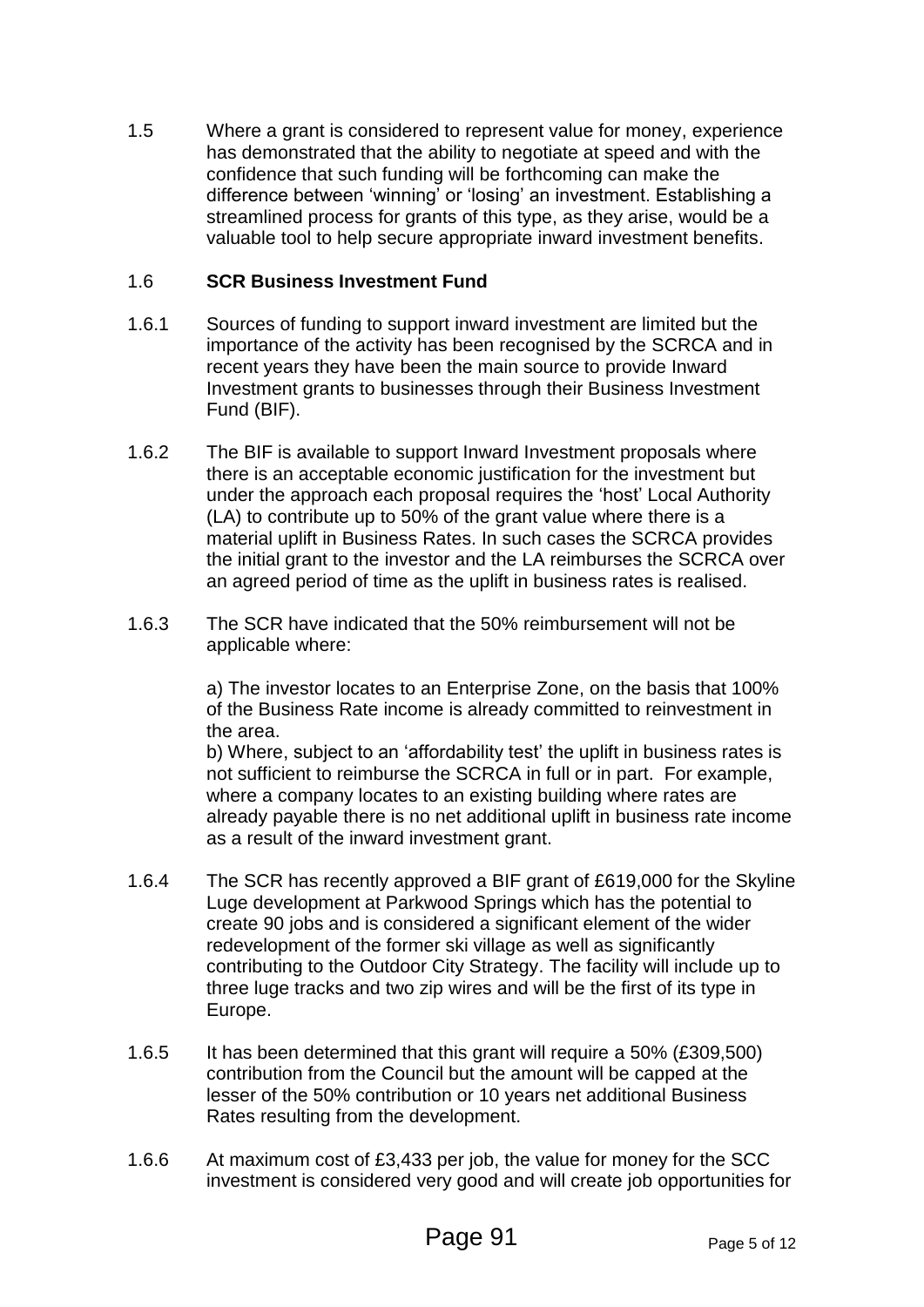local residents of Parkwood Springs.

### 1.7 **Direct Grant Award**

- 1.7.1 The Clipper investment at Shepcote Lane represents an overall investment of c£20m. When Clipper first approached the Council and SCRCA for support they indicated that a grant of £1.65m would be the minimum necessary to select Sheffield as a preferred location for their investment. As part of the assessment it was made known that another 7 other sites were being considered by the future occupier with offers of grant attached.
- 1.7.2 The SCRCA process determined that a BIF grant of £1.15m could be made available and at this time SCC agreed in principle to provide the balance of up to £0.5m to achieve the target level.
- 1.7.3 As a result of this funding offer to Clipper the resulting occupier, Pretty Little Thing, have created 1,667 new jobs of which 50% are on full time contracts and of which 70% have been filled by Sheffield residents.
- 1.7.4 The relationship with Clipper and Pretty Little Thing has also enabled Talent Sheffield to broker introductions to key employability/skills agents in the City and put in place a wide range of interventions, including:
	- Sheffield Futures working with disadvantaged young people in Sheffield to receive opportunities in employment - 70 original hires.
	- Through Opportunity Sheffield 56 local people have sustained employment for 4 weeks or more and of these, 10 have come through their specialist provider, Big Ambition, who work with individuals with mental health issues facing barriers getting back into employment.
	- Fresh Start Clipper's Fresh Start initiative, whose purpose is to train and hire people who have barriers to finding employment, includes ex- offenders. Numbers hired so far – 151.
	- Schools: through the Working Ahead partnership, Clipper are partnering with over 10 schools in Sheffield and Rotherham to inform young people about the world of work, raise aspirations and increase the diversity of their workforce.
	- Sector Based Work Academies: this ongoing programme carried out by Job Centre Plus and a local training provider aims to get unemployed/furthest from the labour market individuals job ready for warehouse roles – this is a rolling programme through which Clipper are hiring 12-13 per month.
	- Upskilling the Workforce Clipper are upskilling 60 Team Leaders & Managers over a 24 month period, and this is being partly funded through SCR Skills Bank 2, which is enabling such a significant amount of staff development.
	- Sheffield Hallam University Logistics Apprenticeship now in Year 2, with a cohort of approx. 18 apprentices per year.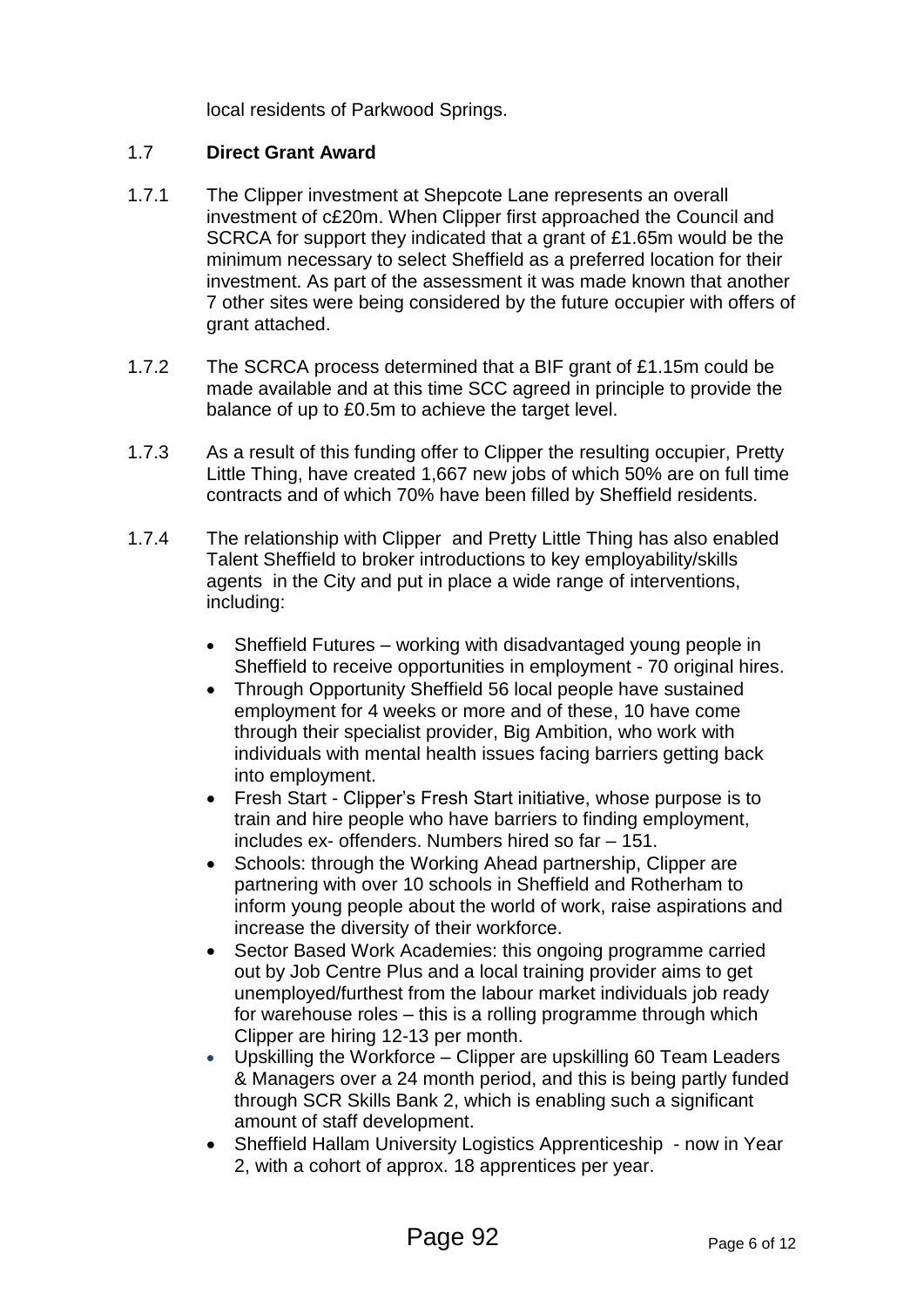- Be Well at Work Award commitment to maximising the Health and Wellbeing of the whole workforce, with support from Sheffield City Council and Sheffield Occupational Health Advisory Service Progressing for Bronze award this year.
- English Language Training Clipper are funding an in house ESOL programme ( English for Speakers of Other Languages) for their staff as in excess of 20 languages are spoken on site.
- 1.7.5 The cost per job to the Council is £300 which represents exceptional value for money in the context of other inward investment activity undertaken nationally not just within Sheffield and the City Region. In the context of affordability of the investment it has been calculated that the £0.5m grant is equivalent to less than three years Business Rates income from the site which was previously unoccupied.

### 1.8 **Future Arrangements for Inward Investment Support**

- 1.8.1 In light of the need for the Council to act quickly and with certainty when negotiating on inward investment enquires it is proposed that delegated arrangements are put in place for the Executive Director of Place in consultation with the Cabinet Member for Business Skills, the Cabinet Member for Finance, Resources and Governance and the Director of Finance and Commercial Services to approve grants, within the parameters set out below:
	- Grants shall only be made available for genuine inward investment activity that will be new to the City.
	- A value for money assessment, including the social and economic benefits of the investment, is included as part of the consultation with the nominated Cabinet Members.
- 1.8.2 These criteria will be applicable whether the Council funding is provided as a standalone inward investment grant or part of a wider public sector package such as outlined in respect to the SCRCA BIF process. Any proposals that sit outside of the parameters will need approval under the Leaders Scheme of Delegation.

## **2. HOW DOES THIS DECISION CONTRIBUTE?**

- 2.1 Strong economy
- 2.1.1 The proposal in this report aligns with the Council's objective to grow a stronger and fairer local economy. A strong, inclusive economy drives wage growth and living standards, improving peoples' lives. The proposal seeks to improve the ability of Sheffield to attract inward investment that will have direct and tangible economic benefits through good quality net new job creation, uplift in GVA and the development of supply chains.
- 2.1.2 The majority of Sheffield's new jobs will be created by growth in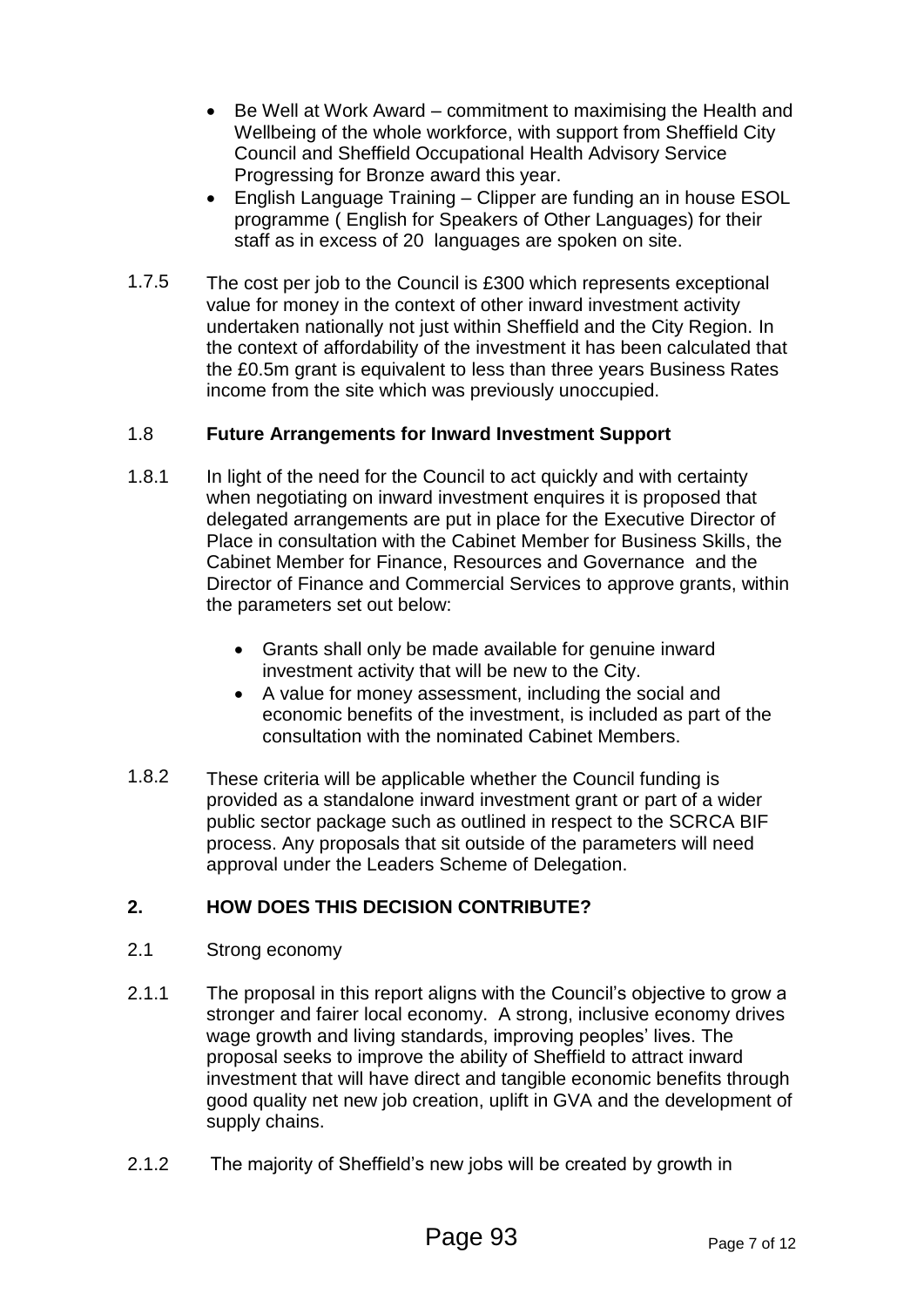indigenous companies. This is why the Council has protected investment in its business start up programmes and support for existing businesses via 'Business Sheffield'. Each year, Business Sheffield works with over 512 people who are looking to start a business. Of those, approximately 200 go on to start a business and we know that over 80% are still trading 12 months later, benchmarking Sheffield as one of the best places in the UK to start a business. Business Sheffield also works with approximately 600 established businesses each year who are looking to expand, providing support in crucial areas such as productivity, leadership, recruitment, business planning, export and sales and marketing and specialist tech scale up support.

- 2.1.3 As part of a balanced approach to economic development, inward investment provides a much needed boost of jobs and economic activity to supplement this indigenous growth. The Council therefore works to secure inward investment from companies that are able to provide good quality jobs for local residents and demonstrate a commitment to training, environmental sustainability and ethical practice.
- 2.1.4 Both the specific grants in this report and the parameters for future Council funding include considerations that support an inclusive, fair economy that creates more and better jobs. Factors that will influence future inward investment funding decisions include targeted approaches for people facing particular barriers to employment; salary levels including provision of the Living wage; environmental sustainability; and providing opportunities for progression and upskilling. The interventions attached to awarding Clipper a grant, outlined in paragraph 1.7.4, demonstrate the leverage that SCC can apply to new investments in the city, resulting in benefits for Sheffield people.
- 2.2 Thriving neighbourhoods and communities
- 2.2.1 The use of Inward investments can be used to encourage the creation of economic and social betterment that might be lots of other parts of the country. They can also be used to target specific sites where a inward investor is flexible in their choice of location.
- 2.2.2 In addition the provision of a grant can be used to encourage investors to develop employment opportunities within specific communities by running local jobs fayres, providing local transport and developing training programmes. The investment by Clipper at Shepcote Lane and subsequent occupation by Pretty Little Things has seen targeted benefits for local communities such as those in Darnell, Tinsley and Attercliffe.
- 2.3 Better health and wellbeing
- 2.31 The link between employment and a secure income with health and wellbeing is well established. This proposal not only secures over 1,500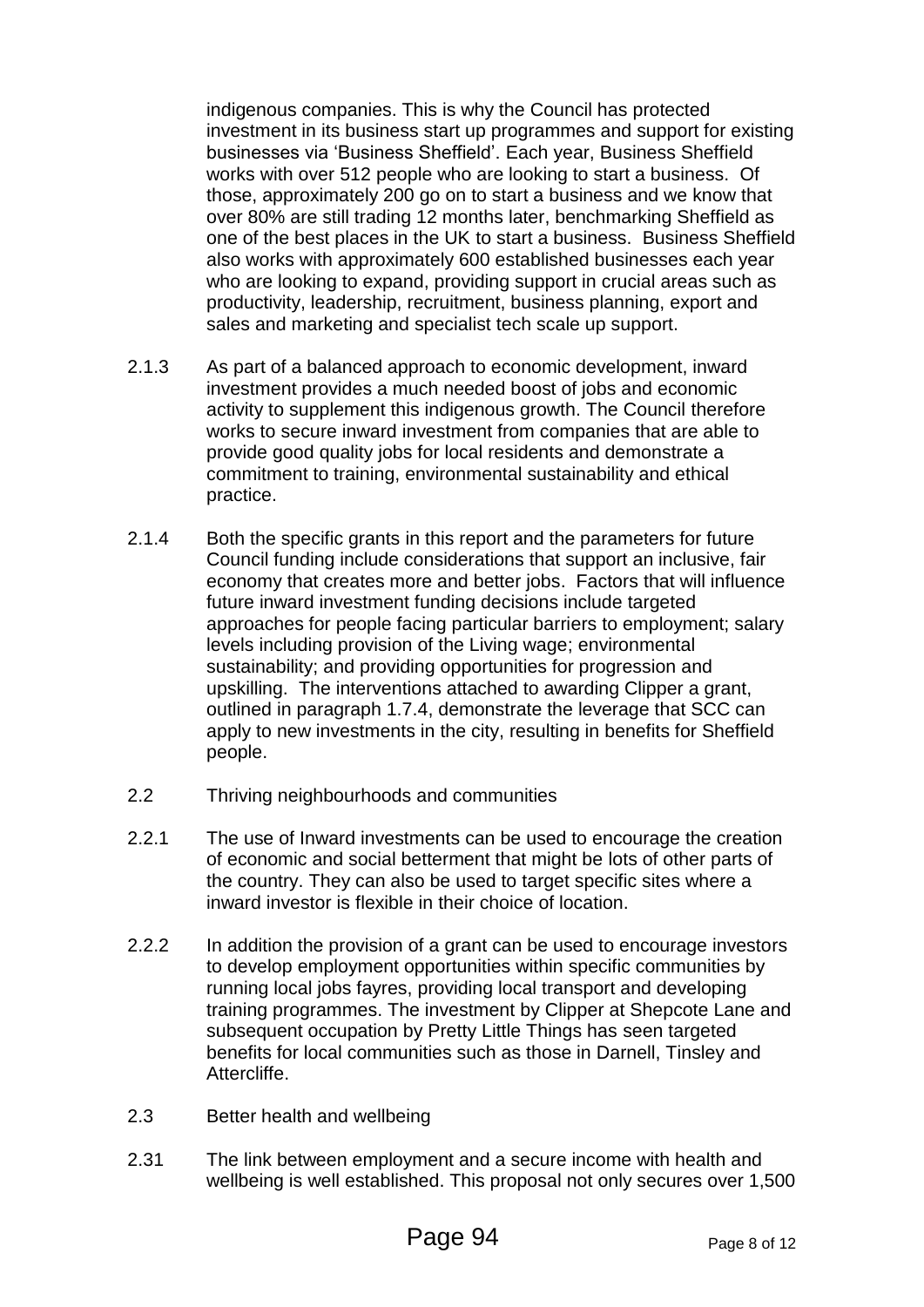jobs for the City but enables the Council to look to secure other footloose inward investments with the social and economic benefits that follow.

- 2.3.2 Importantly with the use of a grant, the Council will have the ability to significantly influence an Investor to provide good quality employment contracts, wages at or above the living wage and encourage the use of apprenticeships and the provision of training programmes.
- 2.4 Tackling inequalities
- 2.4.1 Inward investments have the ability to create a range of employment opportunities from low skilled to highly technical roles. With the use of a grant to attract an Investor the Council will have the ability to significantly influence a range of measures by the investor to tackle inequality. These measures can include setting the lowest wages at or above the Living Wage, improving accessibility to the workplace for lower income employees, providing apprenticeships and training programmes to improve employee skills and opportunities. The extent of these measures will depend on the nature of the inward investor but without a funding relationship with the investor there is far less opportunity to secure these benefits.

### **3. HAS THERE BEEN ANY CONSULTATION?**

3.1 The Council is not required to consult on the proposal.

### **4. RISK ANALYSIS AND IMPLICATIONS OF THE DECISION**

- 4.1 Equality of Opportunity Implications
- 4.1.1 An Equality Impact Assessment has been undertaken and the overall impact of both recommendations - supporting two specific investments and the principle of delegating approvals of inward investment in the future are considered positive. Grants for inward investment under the proposed delegation will be provided based on both their economic and social impacts on the residents of Sheffield. In all cases it is expected that the investment will result in net job creation and opportunities to recruit from within Sheffield and develop local supply chains with Sheffield businesses will be proactively encouraged as part of any grant award. In addition investors will be expected to look at other initiatives such as the provision of transport and providing training to enable potential recruits and employees benefit from the activity.

### 4.2 Financial and Commercial Implications

Support to Skyline Luge (Parkwood Springs):

4*.*2.1 Based on the information currently available the Skyline investment is likely to lead to a net uplift in Business Rates for the Council of £15,000 to £53,200 per annum.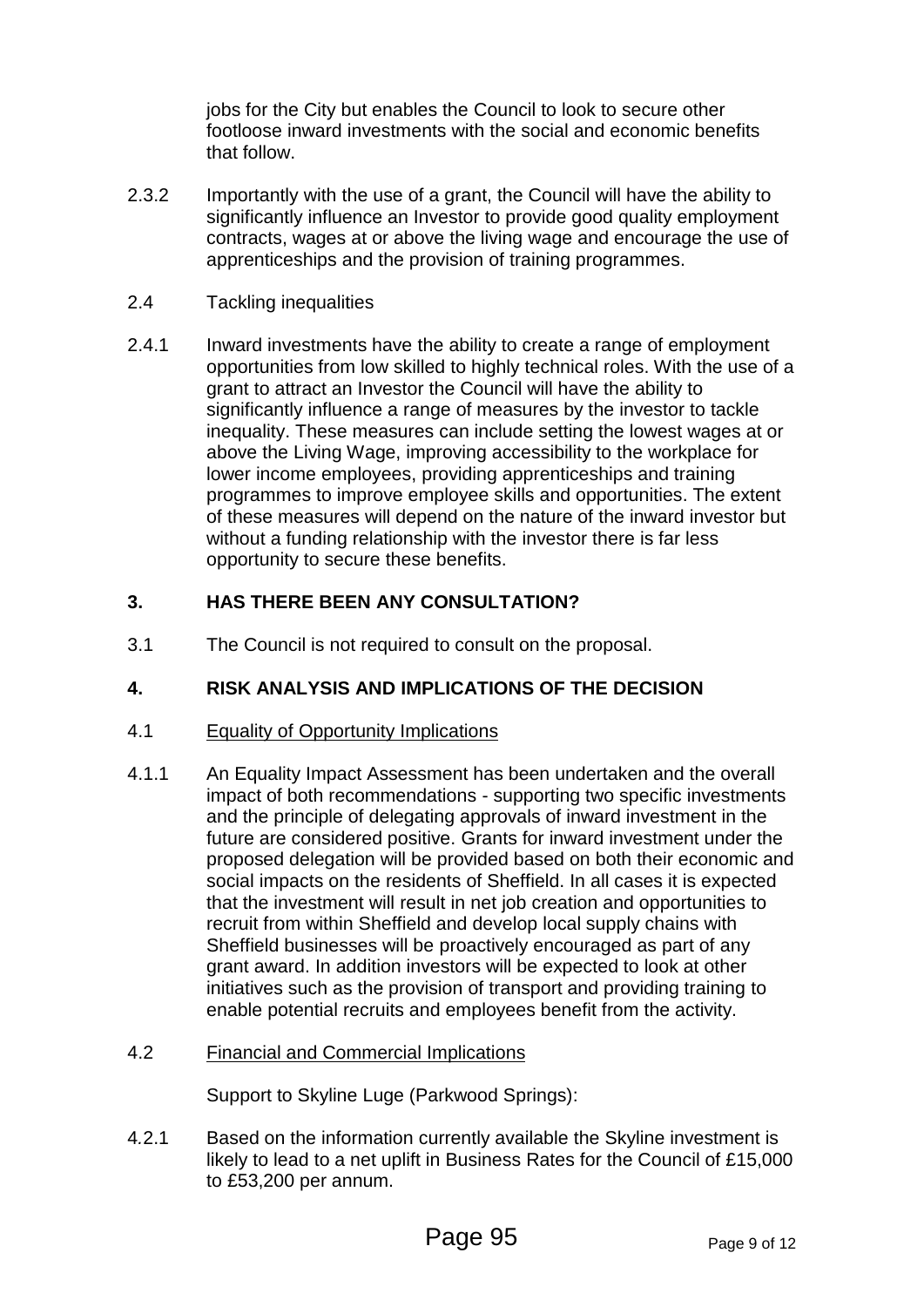4.2.2 To secure total grant offer of £619,000 from the SCRCA to the development SCC will be required to contribute the lesser of 10 years Business Rates uplift or £309,500.

Support to Clipper Logisitic Plc:

4.2.3 The Clipper investment brings back an empty building into use and results in significant social and economic benefits. With reference to affordability the estimated Year 1 Business Rate income from the development has been recently estimated at c£0.33m and as a result the £0.5m grant is equivalent to no more than 2 to 3 years Business Rate income from the development.

Future Inward Investment grants

- 4.2.4 All future grants to support inward investment under the proposed delegated arrangements will be considered against a value for money assessment where 'affordability', including a consideration of the impact on Business Rates, will be considered alongside the other social and economic impacts. This approach will apply whether the grant is made directly by the Council to the investor or by reimbursing the SCRCA as part of the BIF grant arrangements.
- 4.3 Legal Implications
- 4.3.1 The Council has a general power under Section1 of the Localism Act 2011 to do anything that an individual may generally do (which would include applying for and providing grants and providing guarantees) provided it is not prohibited by other legislation and the power is exercised in accordance with the limitations specified in the Act e.g. around charging for the provision of a service.
- 4.3.2 It is expected that the funding for the Clipper project and future Inward Investments will be provided as a grant through a Funding Agreement. It is expected that the nature of financial support outlined above will likely distort competition between member states of the EU and could be considered to constitute State Aid. In this respect each investment will be assessed for State Aid implications and where appropriate grant funding will be provided as lawful state aid under the provisions of either the De Minimis Regulations or the Commission's General Block Exemption Regulation, in particular Article 14 – Regional Investment Aid. There is a small risk that our interpretation of the relevant regulations may be challenged. In the event of a successful challenge the European Commission would seek to recoup the unlawful aid and so an obligation to repay the grant plus interest will be incorporated into each grant agreement.
- 4.3.3 Where necessary, additional security through guarantees or charges on property shall be put in place to protect the Council's position.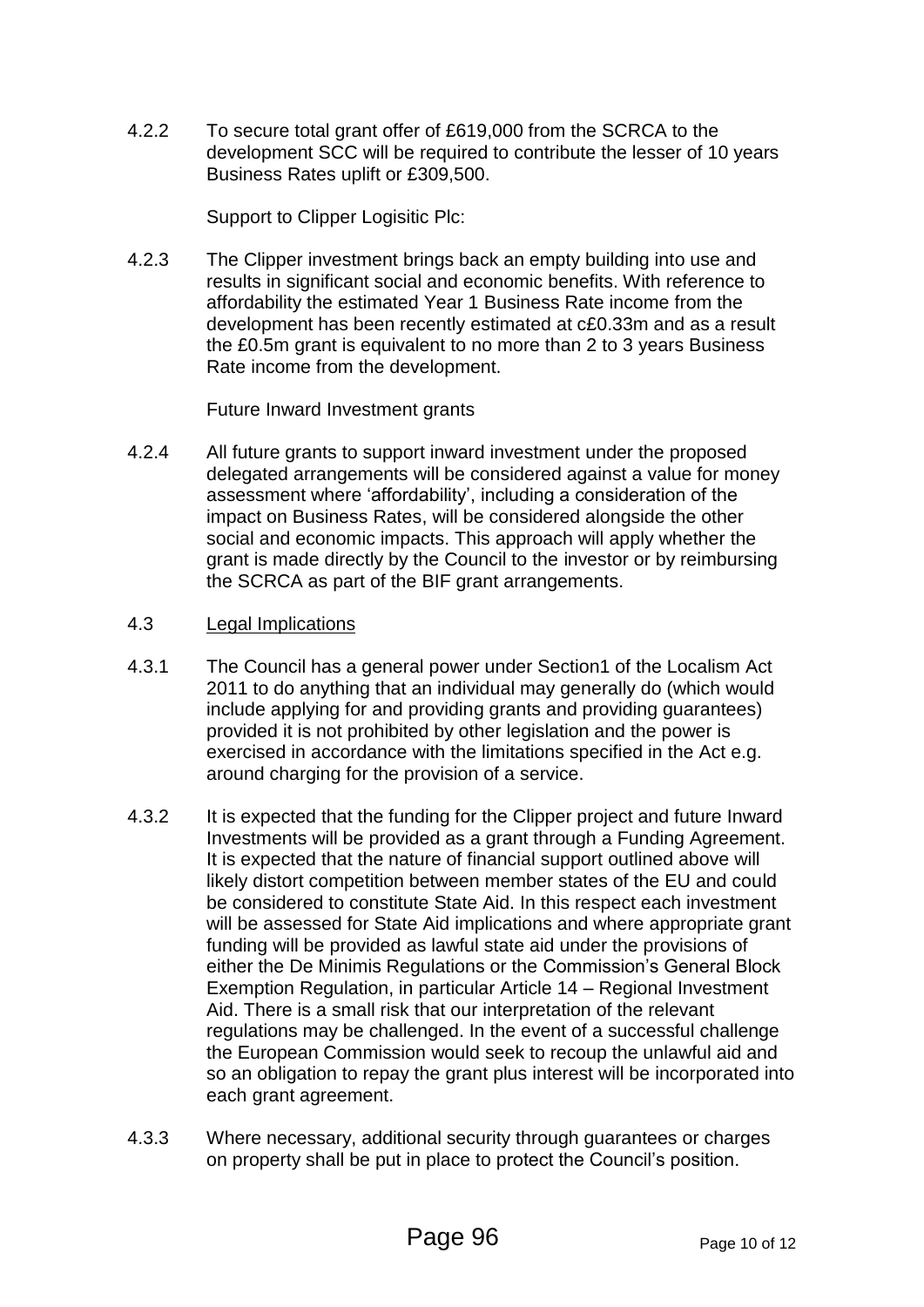4.3.4 Where Council funding is provided via the SCR's BIF grant, the Council will enter into an Agreement to pay the SCR up to 50% of the investor grant over a period of up to 10 years, this period to be agreed with the SCR. In these circumstances the SCR will take full responsibility for the drafting of the Funding Agreement with the Investor and ensuring compliance with relevant legislation, including State Aid. This is applicable in respect to the Skyline Luge proposal.

### **5. ALTERNATIVE OPTIONS CONSIDERED**

- 5.1 Being able to respond quickly, efficiently and with confidence to an inward investment enquiry is considered important to securing the investment together with the social and economic benefits that would result. Retaining existing approval arrangements is an option however it is considered that the delegated arrangements outlined in this report would provide certainty to negotiations with inward investors which in turn would increase the likelihood of securing such an investment in Sheffield.
- 5.2 No threshold for the size of grant to be agreed under the delegation has been identified. It is considered that an assessment of affordability alongside the economic and social benefits resulting from the investment will form part of the assessment process prior to consideration by the Members and Officer with delegated authority.
- 5.3 With regard to the Skyline Luge grant, the SCR funding will not be provided without the contribution from SCC. The overall grant will look to secure the Skyline investment in Sheffield rather than a number of other sites they are considering in the UK and across Europe.
- 5.4 In respect to the Clipper grant, the risk of not providing the grant would be significant reputational damage having indicated the funding would be forthcoming. The occupier, Pretty Little Thing, has delivered against the expectations associated with the grant offer and delivered significant benefits to the local community.

### **6. REASONS FOR RECOMMENDATIONS**

- 6.1 Inward Investment has the opportunity to bring significant social and economic benefits to the City. In order to help attract and secure inward investment the Council has the ability to provide grant funding either through a direct grant to the investor or through a contribution to a grant provided by the Sheffield City Region Combined Authority Business Investment Fund where that is required. The benefits of supporting inward investment in this manner can include job creation, improved wages, bespoke travel arrangements, training programmes and the development of local supply chains with existing local businesses.
- 6.2 In order to ensure the Council has the ability to act quickly and in confidence with potential inward investors it is proposed that delegated